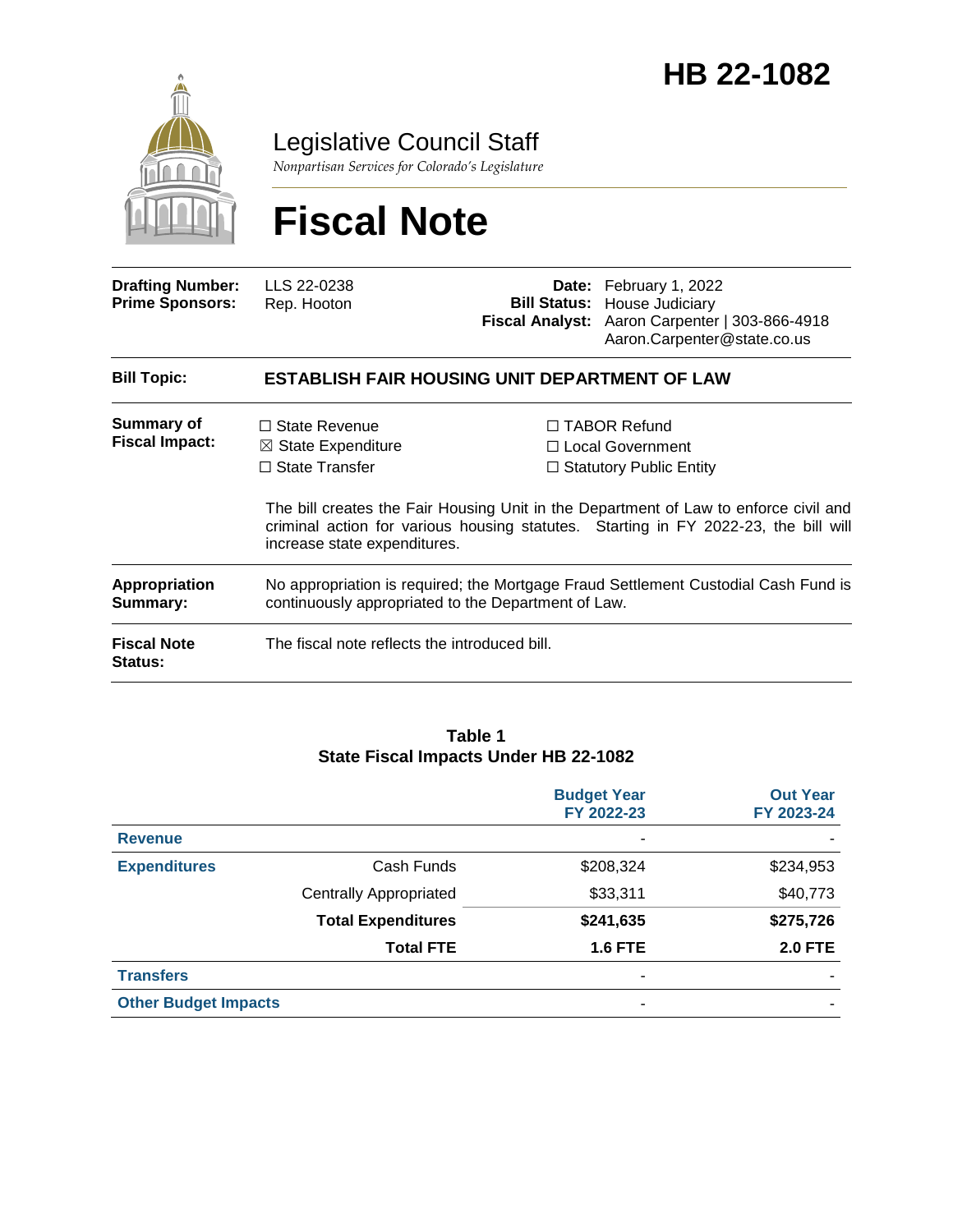Page 2

# **Summary of Legislation**

The bill creates the Fair Housing Unit in the Department of Law (DOL) to bring civil and criminal actions to enforce the following sections of law:

- the Immigrant Tenant Protection Act;
- the Mobile Home Park Act;
- the Mobile Home Park Act Dispute Resolution and Enforcement Program; and
- Part 1 (Wrongful Withholding of Security Deposits) and Part 7 (Notice of Rent Increase) of Article 12 of Title 38 governing tenants and landlords.

### **Background**

In 2012, Colorado entered into a \$200 million settlement with five different banks over allegations of wrongful mortgage practices. Under the settlement, the state was awarded over \$50 million deposited into the Mortgage Fraud Settlement Custodial Cash Fund to be used for various mortgage-related efforts including contracting with the Department of Local Affairs to provide loans for construction and rehabilitation of affordable rental housing. According to the Department of Law, the fund is estimated to receive about \$2.0 million per year in revenue from the repayment of these loans and will have an estimated balance of \$5.5 million at the end of FY 2021-22.

# **State Expenditures**

The bill increases state expenditures in DOL by \$241,635 in FY 2022-23 and \$275,726 in FY 2023-24 and future years, paid from the Mortgage Fraud Settlement Custodial Cash Fund. Additionally, workload may increase in the Judicial Department. These costs are summarized in Table 2 and discussed below.

|                                           |                   | FY 2022-23 | FY 2023-24     |
|-------------------------------------------|-------------------|------------|----------------|
| <b>Department of Law</b>                  |                   |            |                |
| <b>Personal Services</b>                  |                   | \$192.444  | \$230,933      |
| <b>Operating Expenses</b>                 |                   | \$2,160    | \$2,700        |
| <b>Capital Outlay Costs</b>               |                   | \$12,400   |                |
| Mileage Reimbursement                     |                   | \$1,320    | \$1,320        |
| Centrally Appropriated Costs <sup>1</sup> |                   | \$33,311   | \$40,773       |
|                                           | <b>Total Cost</b> | \$241,635  | \$275,726      |
|                                           | <b>Total FTE</b>  | 1.6 FTE    | <b>2.0 FTE</b> |

**Table 2 Expenditures Under HB 22-1082**

<sup>1</sup> *Centrally appropriated costs are not included in the bill's appropriation.*